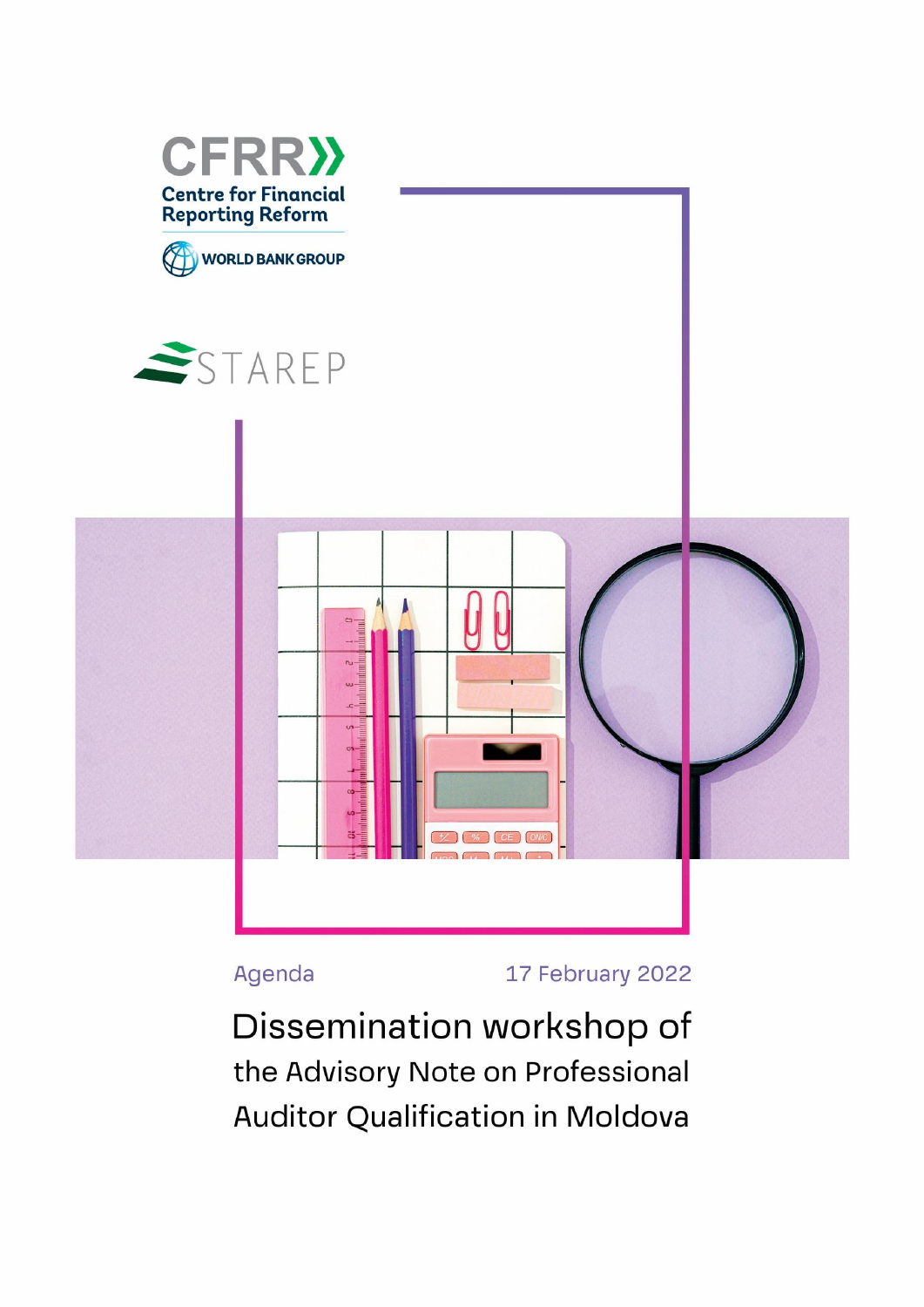# Dissemination workshop of the Advisory Note on Professional Auditor Qualification in Moldova

17 February 2022, 13:00 – 15:10, Online

The advisory note was developed within the **Strengthening Auditing and Reporting in Countries of the Eastern Partnership** [\(STAREP\)](https://cfrr.worldbank.org/programs/starep) program. STAREP is a regional program with the higher-level objective of improving corporate financial reporting practices of the European Union Eastern Partnership countries: Armenia, Azerbaijan, Belarus, Georgia, Moldova, and Ukraine. The program builds capacity among and assists the accounting and auditing profession, regulators, and other stakeholders to develop and practice an institutional framework for corporate financial reporting in the Eastern Partnership countries in accordance with international accounting, auditing, and accounting education standards and good practices.

STAREP is managed by the Centre for Financial Reporting Reform (CFRR), part of the World Bank's Governance Global Practice in Europe and Central Asia.

The purpose of the dissemination event is to present key findings and recommendations of the report as well as to agree with key stakeholders on implementation support that could be provided under STAREP during following 11 months.

The Advisory Note was prepared by a World Bank team comprising David Brookfield (Consultant) and Svetlana Platon (Consultant). The note benefited from the guidance of Andrei Busuioc (Senior Financial Management Specialist) and Garik Sergeyan (Senior Financial Management Specialist). Their short bios can be found at the end of the agenda.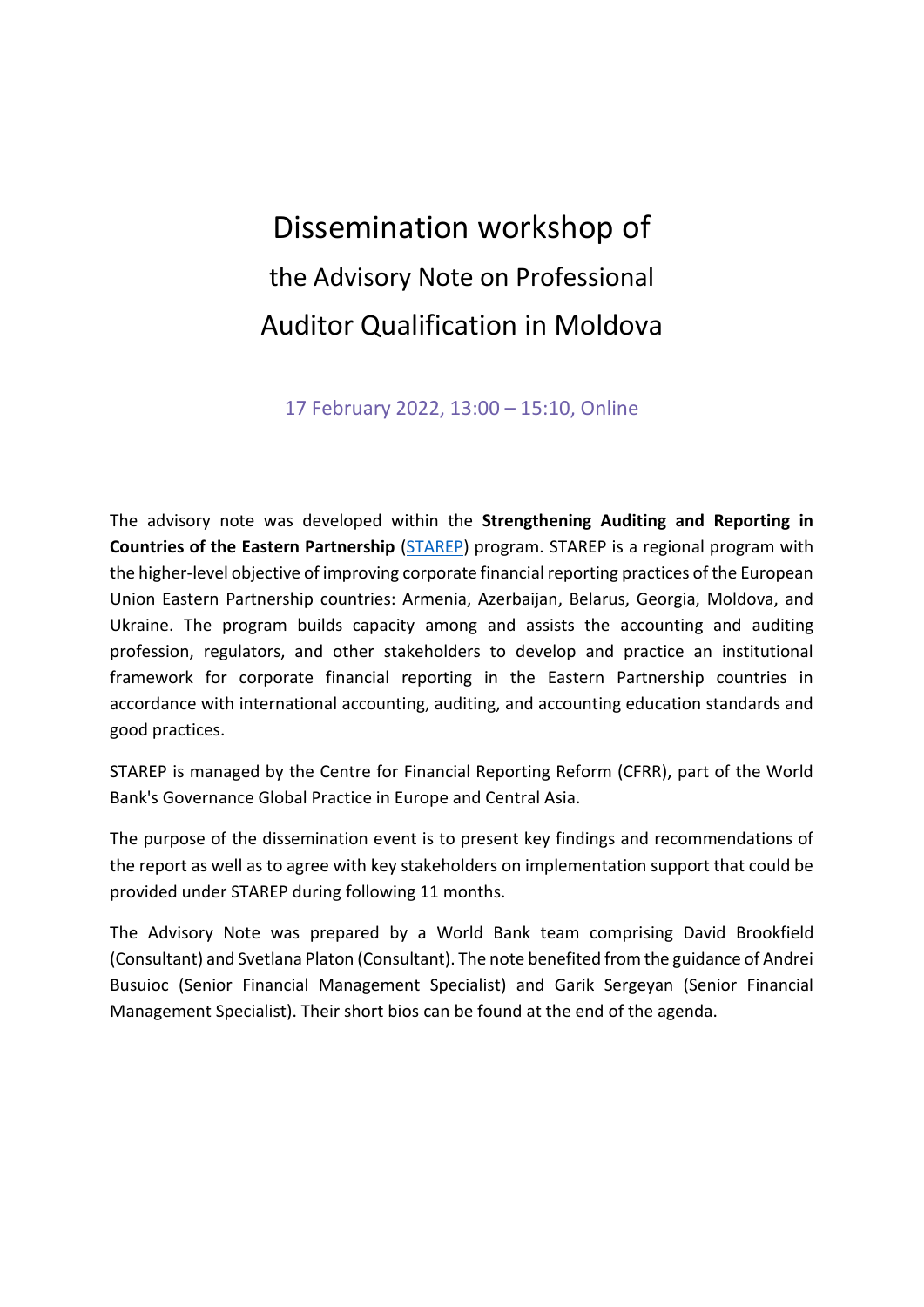## **13:00 Welcome Remarks**

**Garik Sergeyan** | Senior Financial Management Specialist, CFRR, World Bank **Natalia Tonu | Head of the Public Oversight Committee, Council for Public** Oversight of Audits (CSPA)

#### **13:10 Key findings and recommendations of the Advisory Note on Professional Auditor Qualification in Moldova**

The purpose of the Advisory Note is to set out the case for improved audit quality and advise on feasible and practical reforms to audit education and governance in Moldova. The WB/CFFR team will present key findings and recommendations included in the report. The presentation will be followed by a Q&A session on the content of the report.

**Svetlana Platon** | Consultant, World Bank **David Brookfield** | Consultant, World Bank

# **14:10 Professional Auditor Qualification – priorities and strategic directions**

Implementation of the suggested recommendations would require commitment and improved capacity on the part of the CSPA management, members of the Certification Commission, and of the CSPA's Committee, including additional support from donors and development partners. During this session representatives of the Council for Public Oversight of Audits will be invited share their views in respect of priorities and strategic directions for Professional Auditor Qualification in Moldova, while the WB team will highlight areas that could be supported by STAREP.

## Panelists

Natalia Tonu | Head of the Public Oversight Committee, Council for Public Oversight of Audits

**Dumitru Grumeza** | Executive Director, Council for Public Oversight of Audits Ala Vizir | Head of Certification Commission, Council for Public Oversight of Audits **David Brookfield** | Consultant, World Bank

**Garik Sergeyan** | Senior Financial Management Specialist, CFRR, World Bank Moderator: **Andrei Busuioc** | Senior Financial Management Specialist, World Bank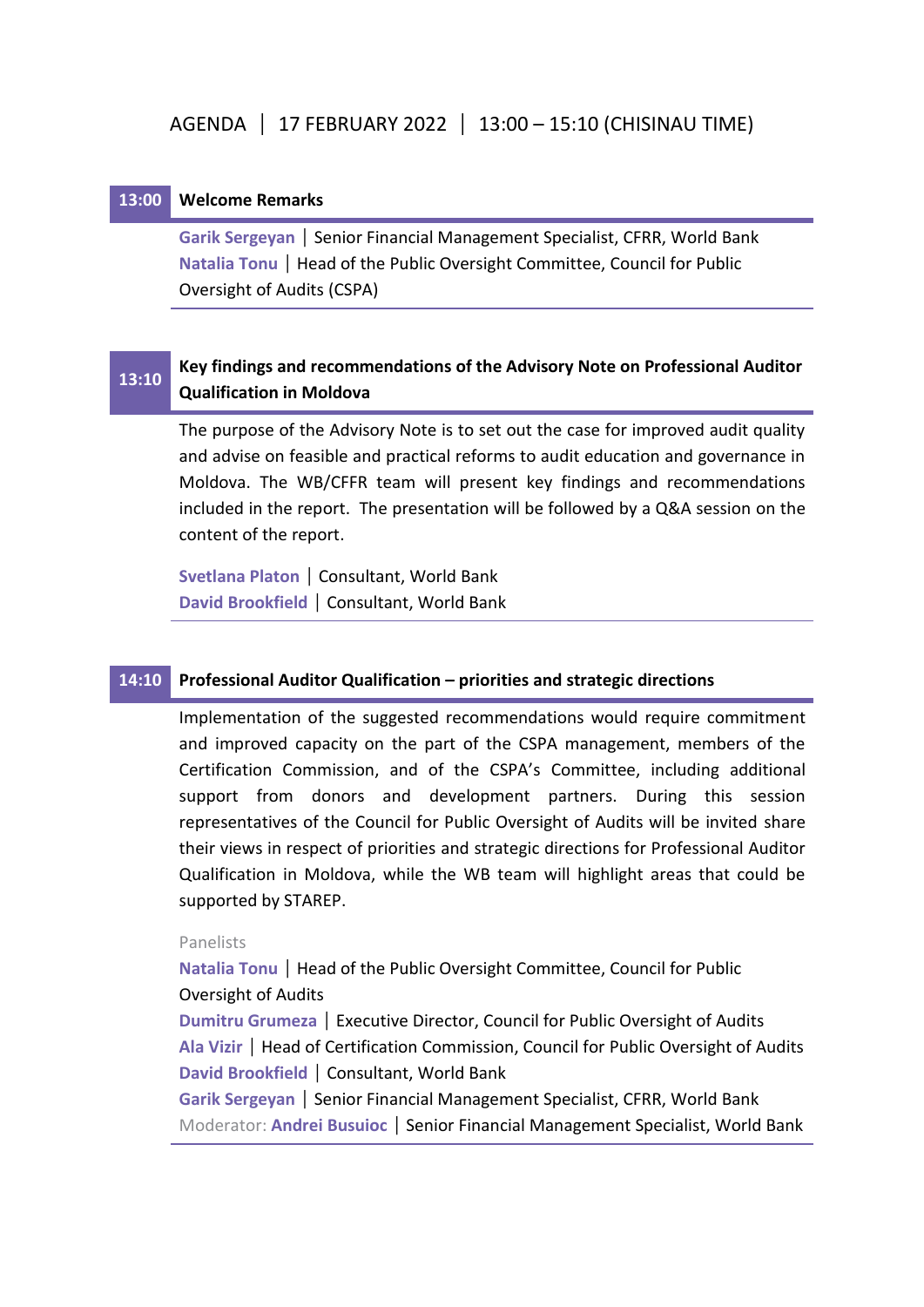# **15:00 Closing Remarks**

**Garik Sergeyan | Senior Financial Management Specialist, CFRR, World Bank Dumitru Grumeza** | Executive Director, Council for Public Oversight of Audits

# **15:10** End of Event

### BIOS OF THE AUTHORS



#### **DAVID BROOKFIELD**

Consultant, World Bank

Dr David Brookfield is an Academic, Chartered Accountant and Consultant who has more than 35 years of experience of successful teaching, research, and professional activity. David has held a senior examining role at the ICAEW since 2001 and has been Consulting Editor for two major sets of learning materials, both for the ICAEW's ACA and

Corporate Finance Qualification. He has undertaken professional reviews of, and advised on, accounting and auditing qualifications in countries across the world including Albania, Bangladesh, Bulgaria, Cambodia, Canada, China, Georgia, Ghana, India, Ireland, Kenya, Kyrgyzstan, Jordan, Lesotho, Malawi, Myanmar, Nepal, Norway, Pakistan, Romania, Russia, Saudi Arabia, Singapore, South Africa, Sri Lanka, Tanzania, United States, Zambia and Zimbabwe.



#### **SVETLANA PLATON**

Consultant, World Bank

Svetlana Platon has over 22 years of experience in accounting and auditing in both the private and public sectors, including university lecturing on accounting. She has worked with the World Bank since June 2006 in a range of roles. Svetlana has contributed to A&A ROSCs in Slovenia and Albania and has expertise in the thematic areas of audit

& accounting regulation, accounting education and state-owned enterprise governance. She has been involved in various WB projects, related to improving the institutional capacity and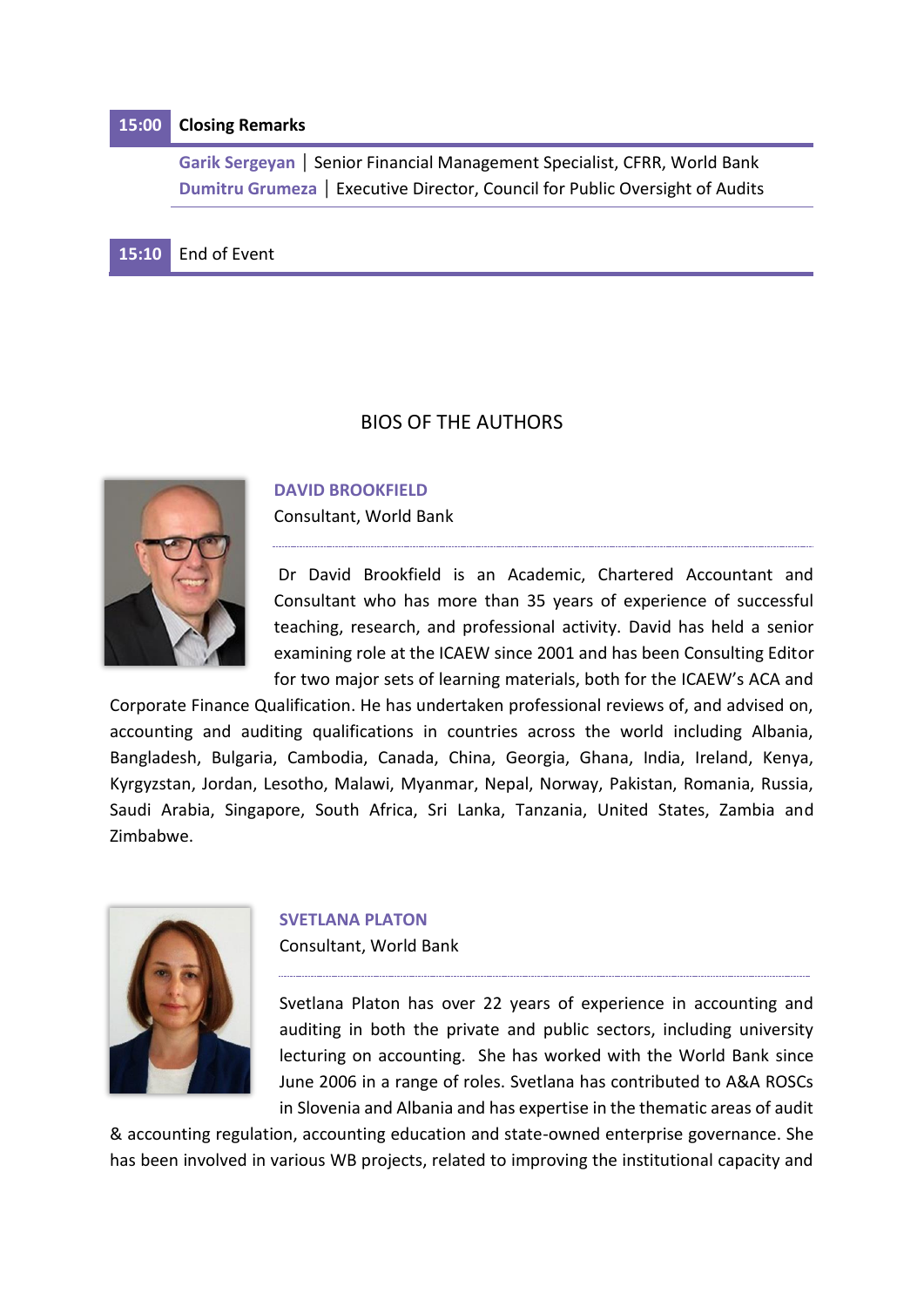legal framework in the field of accounting, public oversight and quality assurance in Moldova, Albania, Kazakhstan, the Kyrgyz Republic, Vietnam and Indonesia. Currently she is also involved in fiduciary financial management for the WB portfolio in Tajikistan. Svetlana is a PhD in economics and a member of ACCA.



#### **GARIK SERGEYAN**

Senior Financial Management Specialist, World Bank

Garik Sergeyan is a Senior Financial Management Specialist at the Centre for Financial Reporting Reform (CFRR), based in Vienna, Austria, and is a Task Team Leader for the Strengthening Auditing and Reporting in Countries of the Eastern Partnership (STAREP) project. He has over 20 years of experience in financial management in different industries,

including 15 years at the World Bank. He was previously Financial Management Coordinator for Central Asia, covering the financial management aspects of World Bank projects in Kazakhstan, Kyrgyz Republic, Tajikistan, and Uzbekistan. He has also been the Country Financial Management Specialist for Armenia and Georgia at the World Bank. In addition, he has six years of teaching experience in professional accounting courses (Performance Management and Financial Management), and working at non-governmental organizations, small and medium sized enterprises, local government, and a large industrial company. He is a UK Association of Chartered Certified Accountants (ACCA) fellow and has an MBA degree.



#### **ANDREI BUSUIOC**

Senior Financial Management Specialist, World Bank

Andrei Busuioc has been Central Asia financial management coordinator since July 2020. He is responsible for leading the financial management function in Central Asia, while continuing to lead and support corporate financial reporting and state-owned enterprise governance activities. He has over 24 years of accounting and auditing

experience in the private and public sectors, as well as university lecturing on accounting and auditing. He worked at the CFRR from 2008 to 2020 where he led activities supporting countrylevel financial reporting and state-owned enterprise governance reforms. He has contributed significantly to and led several Accounting and Auditing Reports on the Observance of Standards and Codes (A&A ROSCs) and has expertise in the thematic areas of audit regulation and state-owned enterprise governance. He is a PhD in economics, is a fellow member of ACCA, and holds a postgraduate diploma in public financial management from SOAS, University of London.